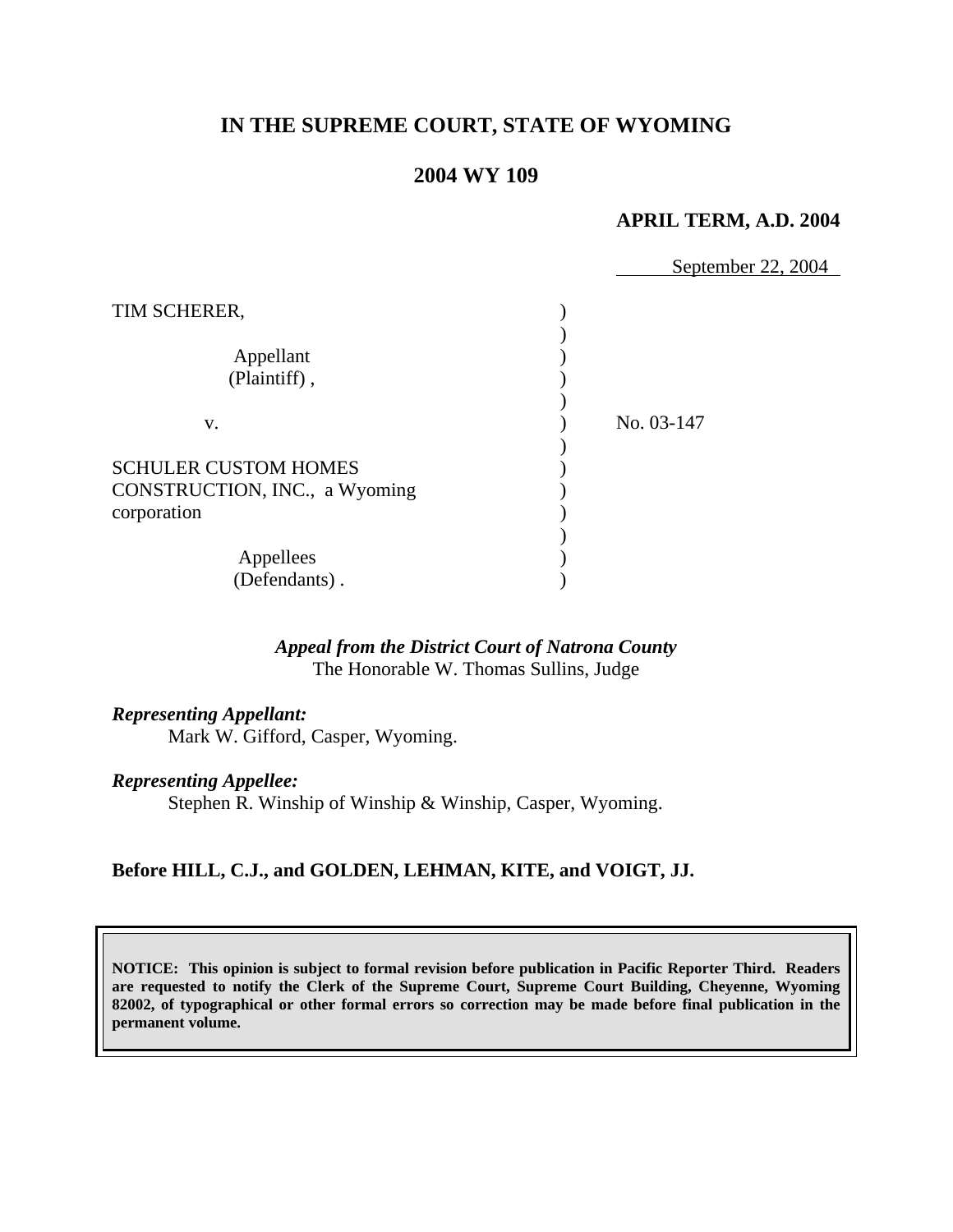KITE, Justice.

[¶1] Appellant Tim Scherer ("Mr. Scherer") appeals from the district court's order granting a summary judgment in favor of Schuler Custom Homes Construction, Inc. ("Schuler Custom Homes"). The district court dismissed Mr. Scherer's complaint ruling that a clause in the parties' construction contract, which provided for resolution of disputes over the contract by mediation and/or arbitration, was "applicable and should be enforced." We conclude that Schuler Custom Homes waived alternative dispute resolution, and, therefore, reverse and remand for further court proceedings.

## **ISSUES**

- [¶2] Mr. Scherer presents the following issues on appeal:
	- 1 Whether a mediation/arbitration provision in a construction contract is enforceable where the general contractor abandons the construction project, thereby repudiating the contract.
	- 2. If the mediation/arbitration provision is enforceable, whether the general contractor waived the mediation/arbitration provision when it refused to participate in arbitration.
	- 3. Whether the district court abused its discretion in denying Appellant's motion for leave to file an amended complaint to add claims for fraud in the inducement and negligent misrepresentation.
- [¶3] Schuler Custom Homes phrases the appellate issues as follows:
	- 1. Whether the lower court erred in enforcing the parties' agreement to submit their disputes to alternative dispute resolution.
	- 2. After determining that there was no jurisdiction because of the parties' agreement to submit their disputes to alternative dispute resolution, did the lower court abuse its discretion in denying Appellant's motion to amend his Complaint[?]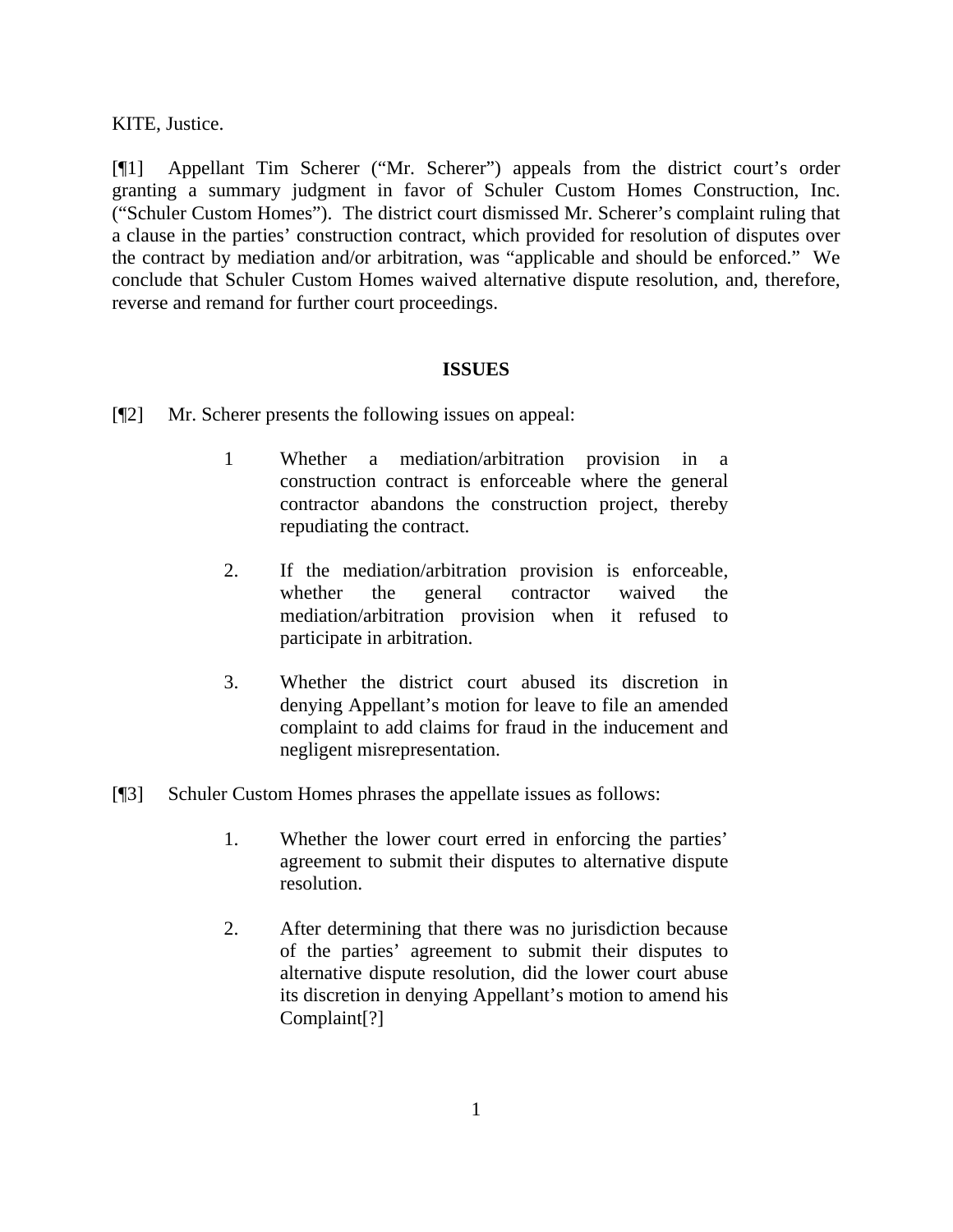#### **FACTS**

[¶4] On October 14, 2002, Mr. Scherer and Schuler Custom Homes entered into a contract for construction of a home at the base of Casper Mountain. The contract contained the following provision:

> A. Mediation and Arbitration: The parties agree that if a dispute arises between them relating to this agreement, they will not file litigation, but will informally resolve the dispute between themselves or submit the dispute to mediation or arbitration. When a dispute arises which the parties are unable to resolve between themselves, the parties shall proceed in good faith to jointly appoint an acceptable mediator and will share equally in the cost of such mediator. The mediation shall be privileged and confidential as provided by Wyoming law. In the event the mediation fails to resolve the matter within forty-five (45) calendar days from the date the dispute arises, the parties agree that the matter shall be submitted to binding arbitration. The arbitration shall be governed by the Wyoming Uniform Arbitration Act as now in effect or later amended, and, absent agreement of the parties to the contrary, each party shall select an arbitrator within fifteen (15) days of the failure of mediation and the two arbitrators shall name a third arbitrator. Unless otherwise decided by the arbitration panel, the parties shall share equally in the cost of such arbitrators.

[¶5] Shortly after construction commenced, Mr. Scherer notified Schuler Custom Homes of defects in its workmanship and requested that the parties execute certain change orders to the project. Schuler Custom Homes did not address these issues to Mr. Scherer's satisfaction, and the business relationship between the parties deteriorated. On February 4, 2003, the parties had a meeting regarding the project, which culminated in an argument. At that meeting Mr. Scherer told Schuler Custom Homes that, unless the defects were corrected, he was going to terminate the contract. Mr. Scherer also told Schuler Custom Homes that he would expect a refund of some of the nearly \$150,000 he had already paid for construction of the home.

[¶6] On February 6, 2003, Mr. Scherer delivered a letter to Schuler Custom Homes, outlining the outstanding problems and demanding that Schuler Custom Homes proceed with the construction according to the contract. In response to Mr. Scherer's letter, Schuler Custom Homes verbally communicated that it was terminating the contract and would not refund any of the money that Mr. Scherer had paid. Although Schuler Custom Homes did attempt some repair work the next day, it did not perform any additional work on the project after February 7, 2003. Mr. Scherer personally secured the site to prevent damage to the structure and hired other contractors to complete construction of the home.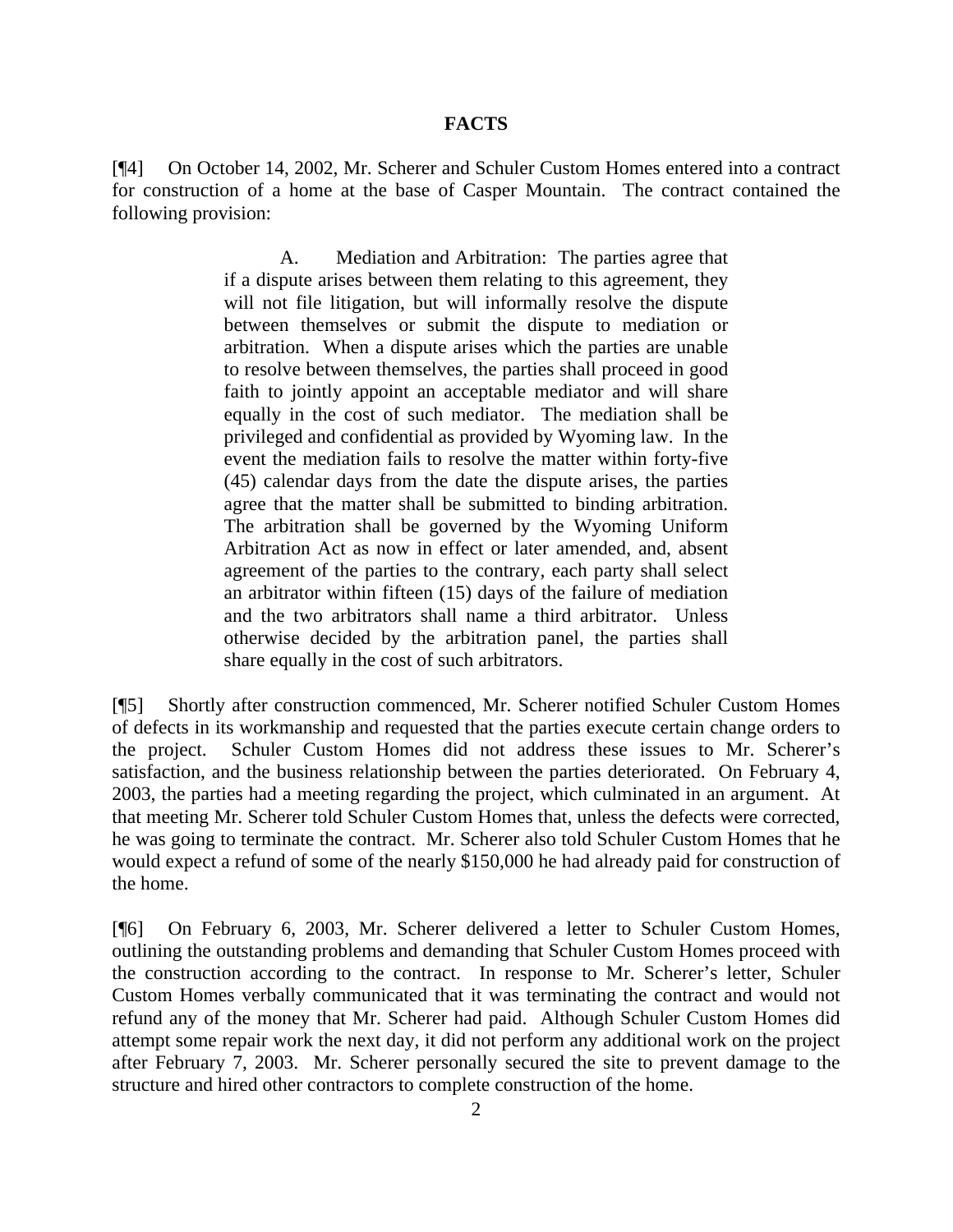[¶7] On February 10, 2003, Mr. Scherer filed a complaint against Schuler Custom Homes alleging breach of contract. Schuler Custom Homes filed a motion to dismiss the lawsuit claiming that the parties were required to submit their disagreement to alternative dispute resolution. On March 17, 2003, Mr. Scherer sent a letter to Schuler Custom Homes demanding arbitration and proposing an arbitrator. That letter referenced a February 26, 2003, letter in which Mr. Scherer stated that he was willing to stipulate to a stay of the pending litigation to arbitrate the dispute. On March 24, 2003, Schuler Custom Homes responded to Mr. Scherer's arbitration proposal by stating that it was unwilling to stipulate to a stay of the pending litigation and suggesting the parties should try to mediate their disagreement. The letter did not, however, contain any specifics on the mediation proposal, such as the suggestion of a mediator or a schedule for conducting the mediation.

[¶8] Without making any further effort towards alternative dispute resolution, Schuler Custom Homes simply filed an amended motion to dismiss the complaint. On May 15, 2003, Mr. Scherer withdrew his offer to arbitrate because Schuler Custom Homes had failed to nominate an arbitrator. Mr. Scherer filed a response to Schuler Custom Homes' motion to dismiss and a motion for leave to amend its complaint to add claims for fraud in the inducement, intentional and/or negligent misrepresentation, and piercing of the corporate veil.

[¶9] The district court held a hearing on the parties' pending motions. Because the parties submitted materials apart from the pleadings, the district court properly converted Schuler Custom Homes' motion to dismiss to a motion for summary judgment. At the conclusion of the hearing, the district court granted summary judgment in favor of Schuler Custom Homes, ruling that the alternative dispute provision of the agreement was applicable and should be enforced. The district court further ordered that Mr. Scherer's motion for leave to file an amended complaint was rendered moot by its summary judgment ruling. Mr. Scherer appealed.

### **DISCUSSION**

### 1. Jurisdiction

[¶10] After reviewing the record and the parties' briefs, we became concerned that this Court might not have jurisdiction over this appeal because the district court's ruling did not finally decide the parties' dispute. We, therefore, raise the jurisdiction issue *sua sponte.* See e.g., *Terex Corp. v. Hough,* 2002 WY 112, ¶ 6, 50 P.3d 317, ¶ 6 (Wyo. 2002); *Ahearn v. Anderson-Bishop Partnership,* 946 P.2d 417, 422 (Wyo. 1997).

[¶11] Wyoming Rule of Appellate Procedure 1.05 defines an appealable order as: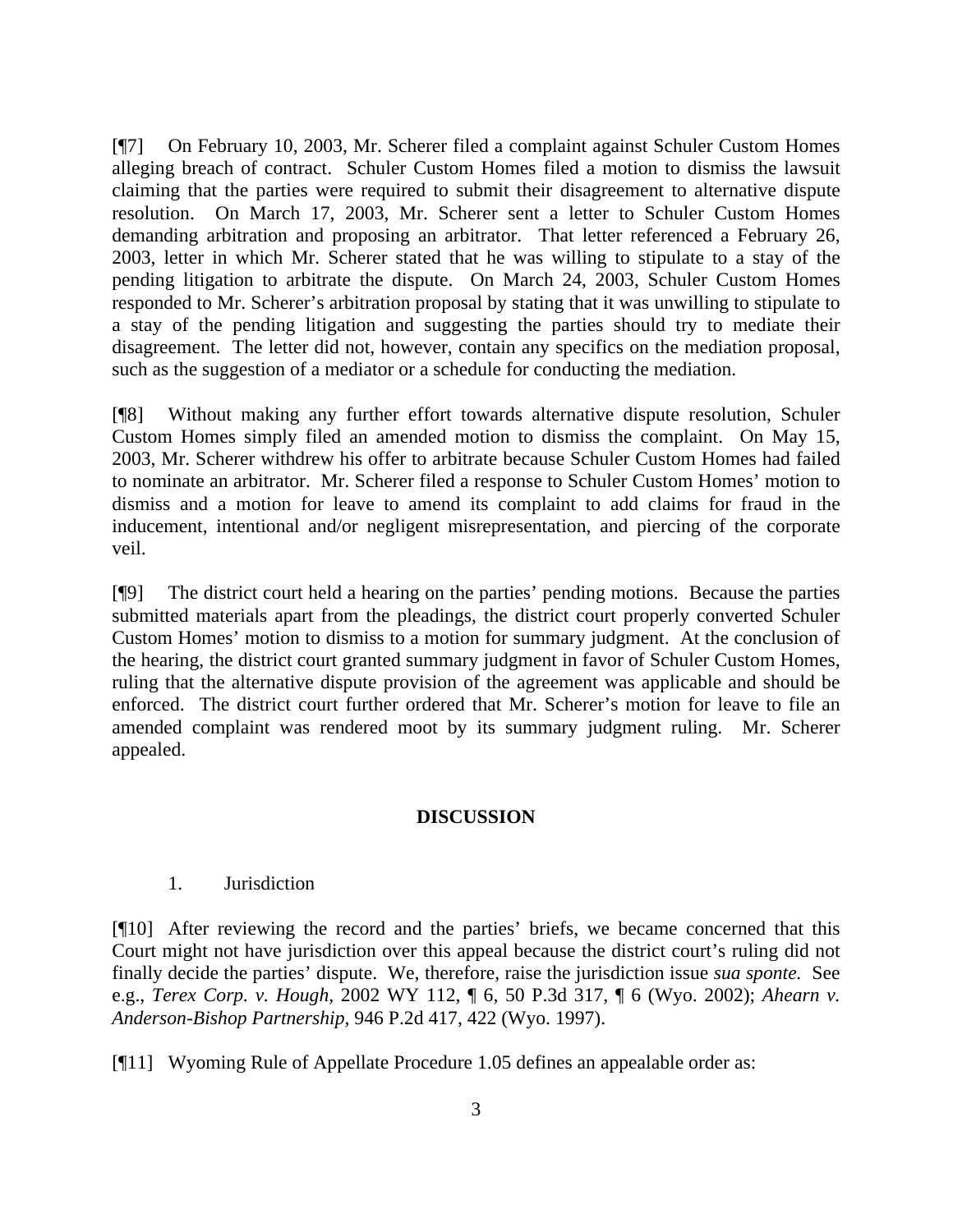**(**a**)** An order affecting a substantial right in an action, when such order, in effect, determines the action and prevents a judgment; or

 **(**b**)** An order affecting a substantial right made in a special proceeding; or

 **(**c**)** An order made upon a summary application in an action after judgment; or

 **(**d**)** An order, including a conditional order, granting a new trial on the grounds stated in Rule  $59(a)(4)$  and  $(5)$ , Wyo. R. Civ. P.; if an appeal is taken from such an order, the judgment shall remain final and in effect for the purposes of appeal by another party; or

 **(**e**)** Interlocutory orders and decrees of the district courts which:

 (1) Grant, continue, or modify injunctions, or dissolve injunctions, or refuse to dissolve or modify injunctions; or

 (2) Appoint receivers, or issue orders to wind up receiverships, or to take steps to accomplish the purposes thereof, such as directing sales or other disposition of property.

[¶12] The district court granted summary judgment in favor of Schuler Custom Homes and dismissed Mr. Scherer's complaint. An order granting summary judgment is generally an appealable order because it ends a proceeding. See e.g., *Hutchins v. Payless Auto Sales, Inc.,*  2004 WY 22, 85 P.3d 1010 (Wyo. 2004); *Ahrenholtz v. Laramie Economic Development Corp.*, 2003 WY 149, 79 P.3d 511 (Wyo. 2003). In this case, however, the district court's order did not decide the parties' underlying dispute, but simply dismissed the case and ordered the parties to resolve their disagreement outside of the traditional court process. The matter was not stayed and the district court did not maintain oversight authority over the alternative dispute resolution process. Consequently, any future appeal from an arbitration decision would have to be commenced in a new and separate action. Wyoming's version of the Uniform Arbitration Act specifically allows for the parties to commence a new action to review an arbitrator's decision. Wyo. Stat. Ann. §§ 1-36-101 (LexisNexis 2003), *et. seq.*  Thus, it is clear that the district court's summary judgment ruling finally ended this particular action.

[¶13] Furthermore, the issues raised in this appeal concern the applicability and enforceability of the alternative dispute resolution clause in the first instance. If we deny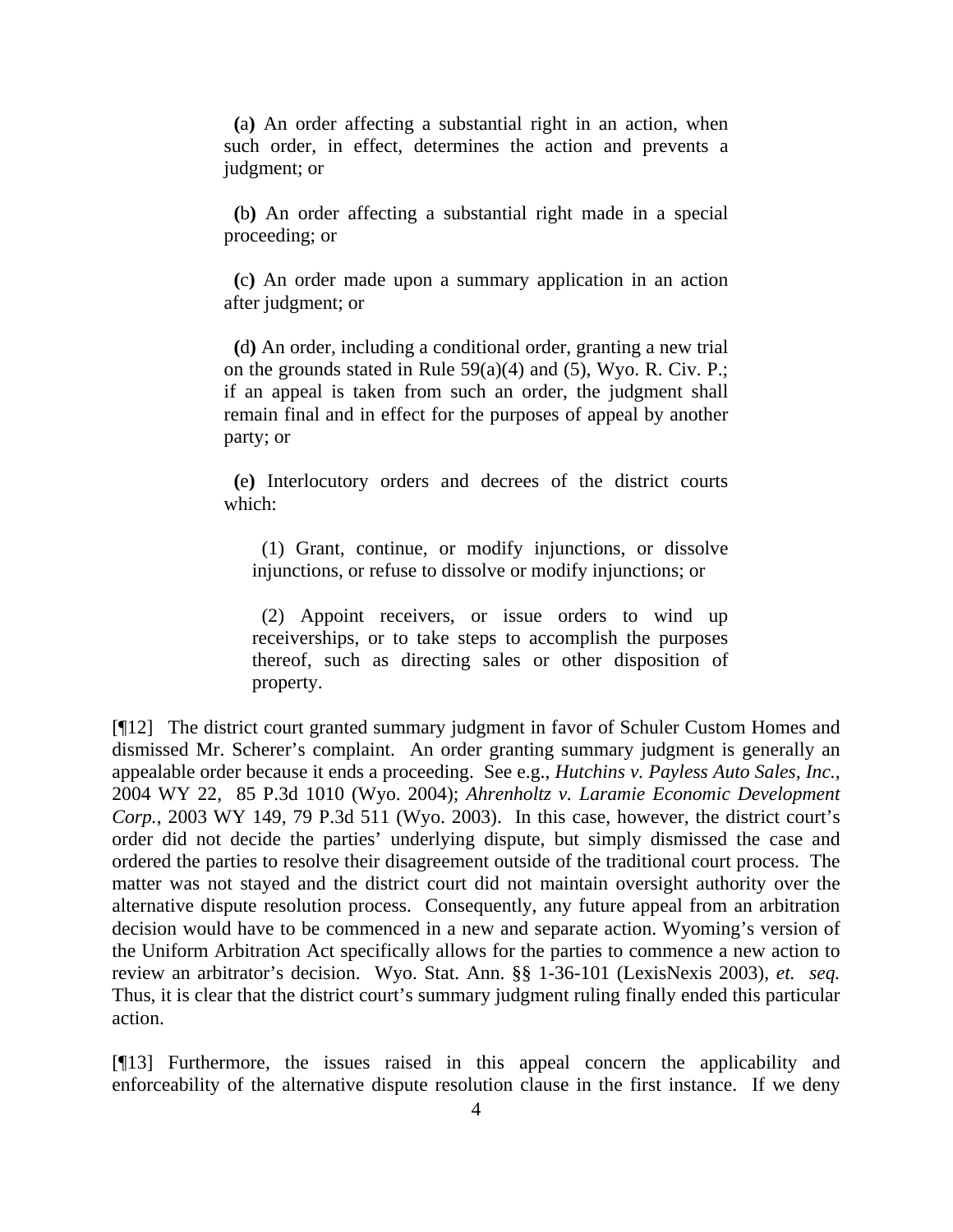review of that question at this juncture, we would be requiring the parties to undertake the time and expense of mediation and/or arbitration without a final determination of whether such a proceeding is even required by the contract. It promotes a wise use of resources to issue a final ruling on whether alternative dispute resolution is required at this point. We, therefore, conclude that the district court's order granting a summary judgment in favor of Schuler Custom Homes is a final order pursuant to W.R.A.P. 1.05 and this court has jurisdiction to review it.

### 2. Enforceability of Arbitration Clause

[¶14] The district court granted summary judgment in favor of Schuler Custom Homes, ruling that the alternative dispute resolution provision was applicable and should be enforced. Mr. Scherer presents two arguments in support of his position that the alternative dispute resolution provision is not enforceable: 1) Schuler Custom Homes repudiated the contract; and 2) Schuler Custom Homes waived its right to alternative dispute resolution. Our decision on the waiver issue is dispositive; consequently, we will not address Mr. Scherer's argument that Schuler Custom Homes repudiated the contract.

[¶15] Summary judgment is appropriate when there are no genuine issues of material fact and the moving party is entitled to judgment as a matter of law. *Owsley v. Robinson,* 2003 WY 33, ¶ 7, 65 P. 3d 374, ¶ 7 (Wyo. 2003). See also, W.R.C.P. 56(c). The material facts relating to Mr. Scherer's argument that Schuler Custom Homes waived its right to alternative dispute resolution are not in dispute. Consequently, our inquiry focuses on applying the law of waiver to those undisputed facts. Accord*, Ryel v. Anderies,* 4 P.3d 193, 195 (Wyo. 2000). We review questions of law *de novo* without giving any deference to the district court's determinations. *Hasvold v. Park County School Dist. No. 6,* 2002 WY 65, ¶ 11, 45 P.3d 635, ¶ 11 (Wyo. 2002).

[¶16] This Court favors arbitration or other forms of alternative dispute resolution. *Stewart Title Guaranty Co. v. Tilden,* 2003 WY 31, ¶ 7, 64 P.3d 739, ¶ 7 (Wyo. 2003); *Simon v. Teton Board of Realtors,* 4 P.3d 197, 201 (Wyo. 2000). Alternative dispute resolution allows parties to resolve their differences in a less expensive and more timely manner than traditional litigation does. *Stewart Title Guaranty Company,* ¶ 7. In deference to our policy of encouraging arbitration, we will not lightly infer a claim that alternative dispute resolution was waived. *Jackson State Bank,* 837 P.2d at 1086. Nevertheless, "we have recognized that a contractual right to arbitration may be waived either expressly or implicitly." *Id.*; See also, *Garaman, Inc. v. Williams,* 912 P.2d 1121, 1126-27 (Wyo. 1996). The traditional elements of waiver are: "(1) an existing right; (2) knowledge of that right; and (3) an intent to relinquish it." *Jackson State Bank,* 937 P.2d 1086*.* We also look to factors which are specific to waiver of a contractual right to arbitration, including whether the party seeking arbitration has: (1) previously taken action inconsistent with the intent to participate in arbitration; (2) unreasonably delayed in seeking arbitration; or (3) has acted in bad faith or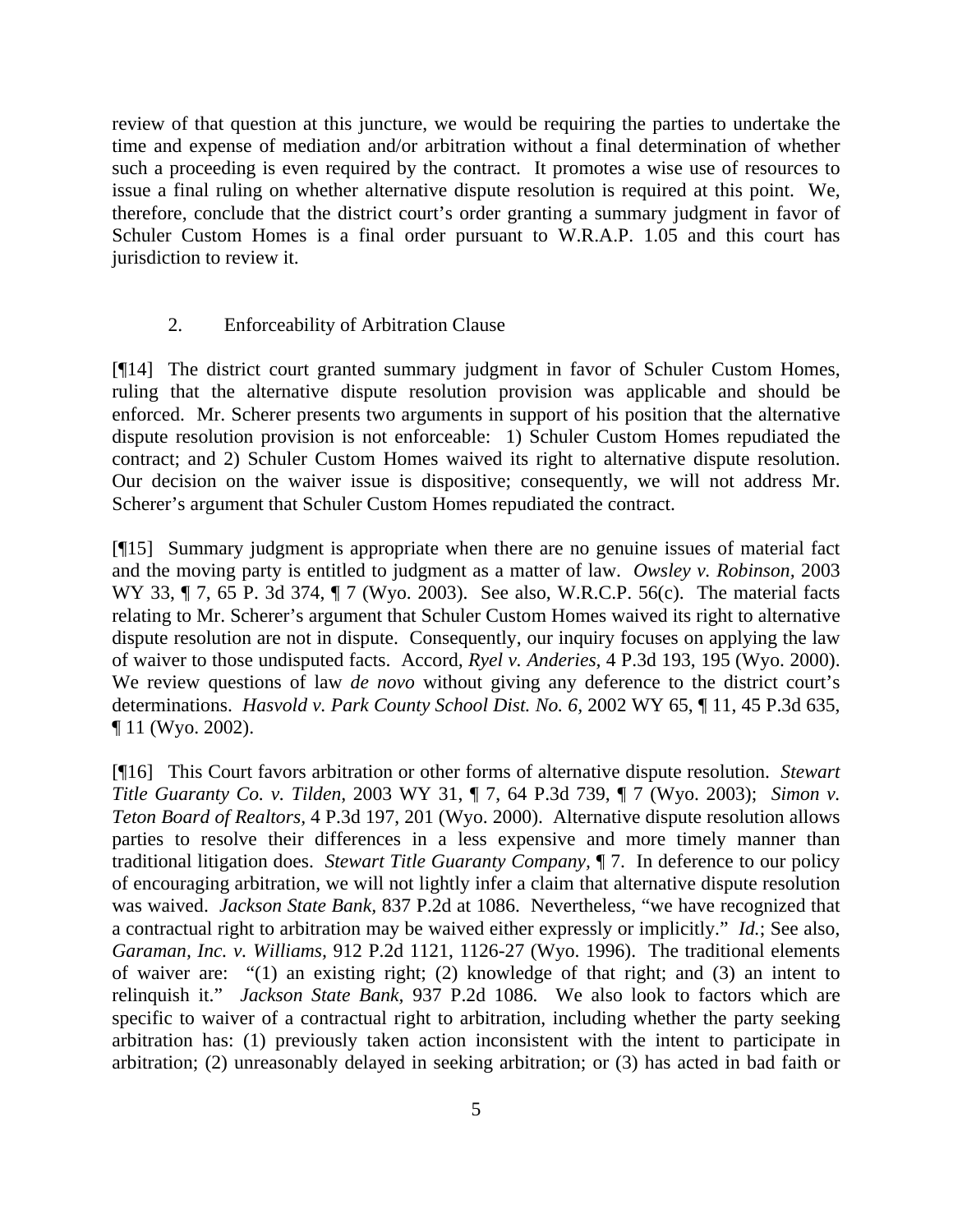with willful misconduct. *Id.* at 1086-87, *citing, Christensen v. Dewor Developments,* 661 P.2d 1090, 1091 (Cal. 1983).

[¶17] In this case, Schuler Custom Homes was obviously aware of its right to invoke alternative dispute resolution. The agreement clearly provided for resolving disagreements through mediation and/or arbitration. The plain language of the agreement stated that the parties should try to mediate their differences and, if that failed, then they would submit their differences to binding arbitration. The alternative dispute resolution was to take place within a short period of time after the dispute developed.

[¶18] Mr. Scherer's decision to file his complaint within days after the dispute developed was, obviously, premature. We cannot, however, ignore the fact that, after Schuler Custom Homes filed its motion to dismiss the litigation claiming that the matter should be submitted to alternative dispute resolution under the terms of the contract, Mr. Scherer offered to stay the litigation pending arbitration. On March 17, 2003, Mr. Scherer reiterated his offer to stay the litigation while arbitration was pending and even nominated an arbitrator. When Schuler Custom Homes finally responded to Mr. Scherer's arbitration proposals on March 24, 2003, it stated that it was unwilling to stay the litigation and made some vague remarks about mediation. Schuler Custom Homes did not, however, suggest a mediator or an arbitrator or present any concrete options for alternative dispute resolution. Notably, the contractual deadline for mediation, which required that disputes be mediated within forty-five days after they arose, had already expired when Schuler Custom Homes proposed mediation. On May 1, 2003, Schuler Custom Homes renewed its motion to dismiss the litigation without taking any steps to further alternative dispute resolution or asking the district court to intervene and compel alternative dispute resolution. On May 15, 2003, more than three months after the dispute arose, Mr. Scherer withdrew his offer to arbitrate.

[¶19] In light of these facts, we are led to the inescapable conclusion that Schuler Custom Homes' strategy was to delay resolution of this matter and not to exercise its rights under the contract for alternative dispute resolution. When faced with a direct request for alternative dispute resolution, it chose to ignore that request. Although Schuler Custom Homes stated that the parties should resolve their dispute through mediation, it made its suggestion after the forty-five day deadline had already expired and it took no affirmative action to advance mediation or any other form of alternative dispute resolution.

[¶20] Under Wyoming's version of the Uniform Arbitration Act, Schuler Custom Homes could have requested that the district court order the parties to proceed with arbitration. Wyo. Stat. Ann. § 1-36-104 (LexisNexis 2003). Schuler Custom Homes did not take advantage of that option and, in fact, resisted Mr. Scherer's efforts to move forward with alternative dispute resolution. When faced with a similar situation in the *Garaman* case, we concluded that Garaman waived his right to have the parties' disputes arbitrated by failing to request that the district court order the parties to arbitrate their differences under § 1-36-104. *Garaman,* 912 P.2d at 1126-27.